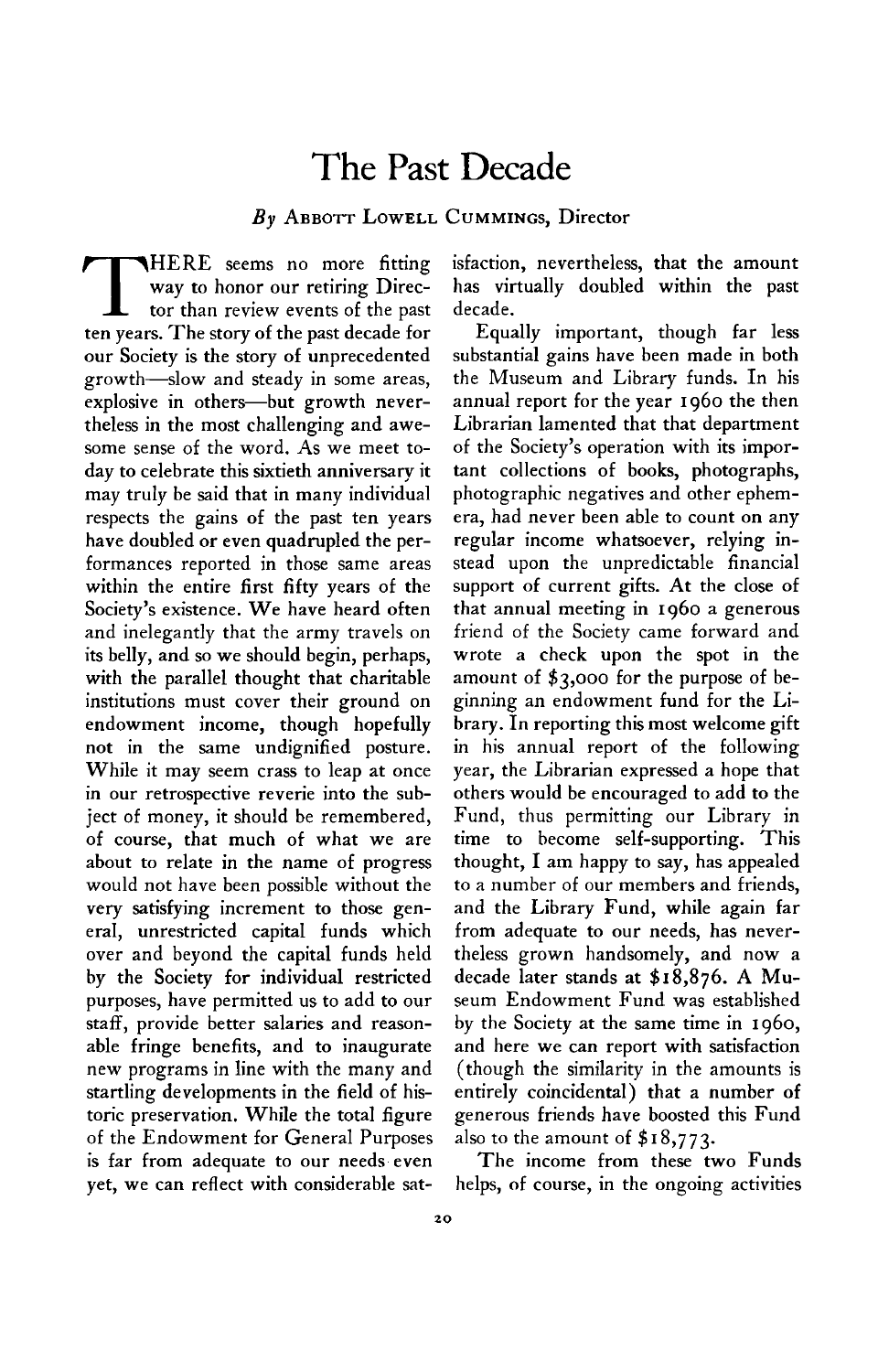**and administration of two of our most important interests: for the Museum, the garnering in of the many and incredibly diversified smaller antiquities which, falling outside the category of house furnishings, are to be considered primarily as deserving of display upon the case shelf; and for the Library, the care**ful preservation of the past on paper, the **record, in our opinion particularly in the form of a photograph, often proving to be almost as valuable as the object itself.** 

**To record the growth of our Museum collections through gifts, bequests and through purchases during the past decade would fill a report in itself. Suffice it to say that the steady inflow of material has consistently kept our curatorial staff stretched out straight, and was climaxed this spring by the arrival of thirty-seven packing crates from Portland, Maine, from the executors of the estate of our much-esteemed member, Miss Margaret Jewel1 (whose earlier gifts to the Society have included that collection of children's mugs which has contributed in such an important way to the popular appeal of our New England Museum). To keep pace with this steady influx it is gratifying to report that not only have the exhibition areas in the Museum building attached to the Otis House been freshened and rearranged, but far more adequate studystorage areas have been constructed for our all-important collections of textiles and costumes, wallpaper, and children's toys.** 

**Similarly, the Library has grown by leaps and bounds, and we have found it necessary during the years between I 960 and 1970 literally to double the space which houses the collections. Here, perhaps, it might be wise to mention in more specific terms certain gifts and purchases, particularly as they have helped to make** 

**our Library unique, or to build up strength in certain categories which cannot be duplicated elsewhere. Thus, the decade of the 1960's brought to the Society's Library the original measured drawings of the John Hancock House in Boston, drafted by John H. Sturgis in 1863 and considered to be the first measured drawings of an historic house ever made in this Country. A major portion of the original sketches of the artist, Edwin Whitefield, have also been received for our Library. The significance of these appealing pencil and watercolor drawings lies in the fact that many of them were translated by Mr. Whitefield to lithographic stones and were published under the series title of The Homes of our Forefathers, in various New England states. They are considered the first formal effort of their kind to record in systematic fashion the architectural landmarks of New England, beginning to vanish even**   $then$  in the  $1870$ 's and  $1880$ 's. But all **other considerations in connection with the Society's Library pale before the spectacle of growth in the category of historic negatives. By 1960, owing largely to the indefatigable efforts of our founder, the Society already boasted one of the most impressive negative collections in the Country, and in terms purely of subject matter, probably the largest collection dealing specifically with historic buildings on a regional basis. The Baldwin Coolidge, Annie Haven Thwing, Emma Coleman, Stebbins Marine, George F. Noyes, Haliday and Mary H. Northend collections are all too well known to require further identification, and had helped, in the aggregate, to swell the number of negatives held by the Society by 1960 to approximately 30,000.** 

**During the past decade we have had the rare good fortune to make further**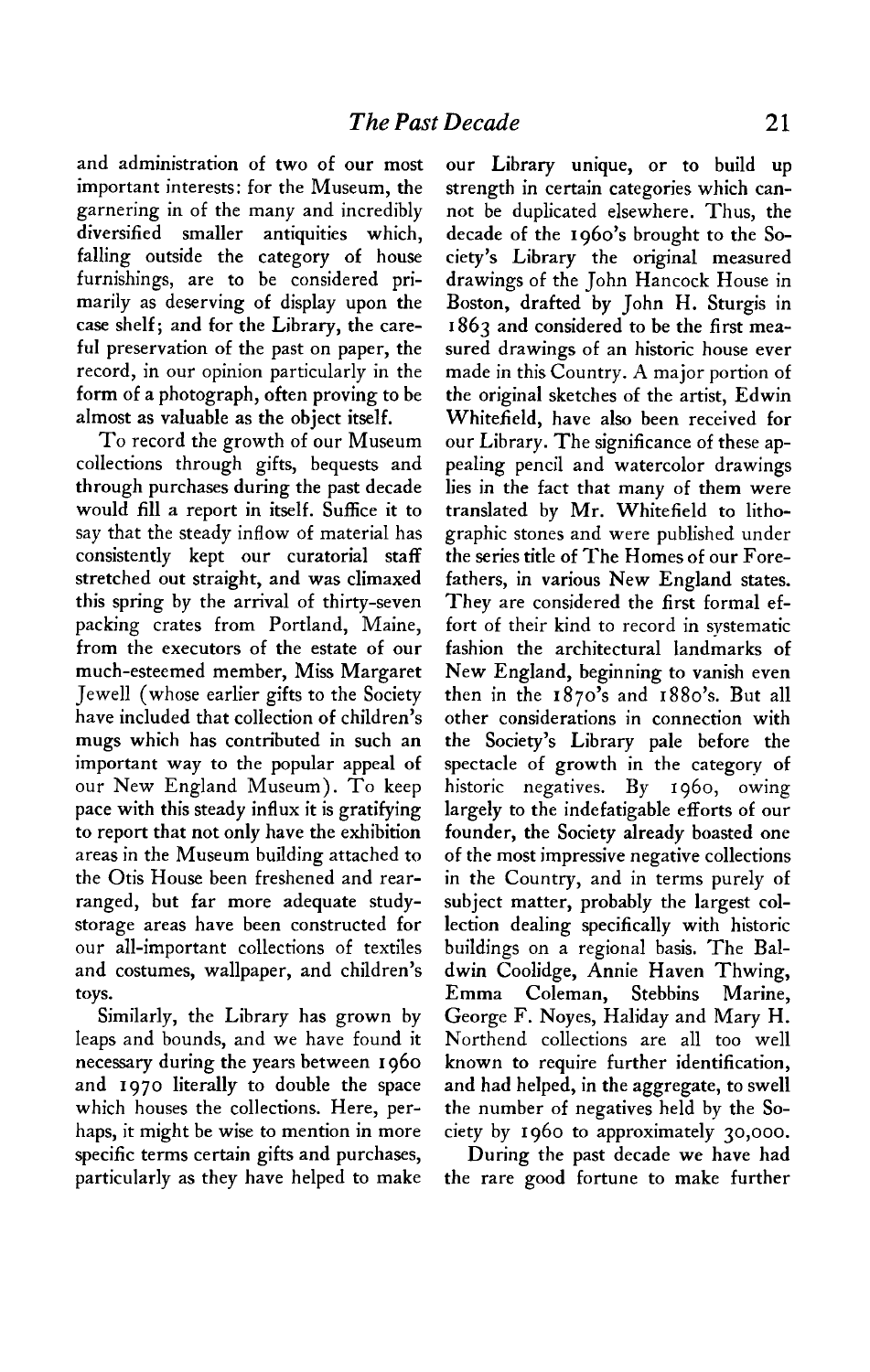**highly significant additions to the collection, including some 3,000 negatives of rolling stock and stations of the Boston & Albany Railroad, now of blessed memory, a collection of several thousand negatives which document nearly every structure within those five towns submerged now beneath the waters of the Quabbin Reservoir, the surviving remnants of the justly famous Wallace Nutting Photographic Collection, and above all, some 6,000 negatives exposed during a long career devoted to architectural photography by the late Arthur C. Haskell, one of the most distinguished artists in his profession, and remembered today in particular for the superb photographs he contributed to the White Pine Monograph Series. Our negative holdings now number with these additions something more than 50,000, and can safely be considered the largest regional collection of the kind in the Country. In the breadth and quality of our holdings the collection is second to none in the Nation. Happily, too, it can be reported that by the spring of 1963 we had completed the construction of a new room specially designed for the housing under proper conditions of these negatives. One need hardly add that their chief practical value lies in furnishing fresh photographic prints to students, collectors, publishers and others, and by so doing the Society will not only gain increasing recognition, but the reasonable margin of profit derived from printing and processing the photographs will go far in the future to supplement the still limited Library income. Would it seem out of place to remark here that volunteer help in the all-important task of cataloguing these many negatives would be welcome indeed!** 

**All of which leads to a most highly important category, and consideration of**  **the growth which has taken place in connection with the Society's many historic properties-the acquisition, preservation and interpretation of which has been from our very founding a principal, if not the principal focus of the Society's energies. In several of the existing properties the picture has been substantially improved through additions to capital funds, the segregated income from which helps to support the individual operations. Thus we report with pleasure for the decade of I 960 to I 970 significant additions to the endowments of the Emerson-Howard House in Ipswich, Mawdsley-Gardner-Watson-Pittman House in Newport (this through a generous bequest from our former president, Arthur B. Lisle), the Richard Jackson House in Portsmouth (through a welcome bequest from Miss Jewell), and our headquarters, the Harrison Gray Otis House, through two substantial bequests, one from Miss Jewel1 and the other from our former trustee, the late Albert W. Rice.** 

**The Vale in Waltham, whose faltering steps had become ever shakier owing to the twin-horned dilemma of increasing administrative and maintenance costs and insufficient endowment, has during the past decade received a new lease on life through the untiring efforts of the Vale Committee, ably headed by Mrs. Ronald T. Lyman, Jr., who has succeeded in raising funds to offset in some measure, at least, the almost Augean character of expense gobbled up by this magnificent and important late eighteenth-century country estate. Among the more important gains are a complete restoration of the smaller original greenhouse of about I 800, and the putting into more effective shape for use of those greenhouses which house the historic grapes and camelias, to say nothing of the later greenhouse to the**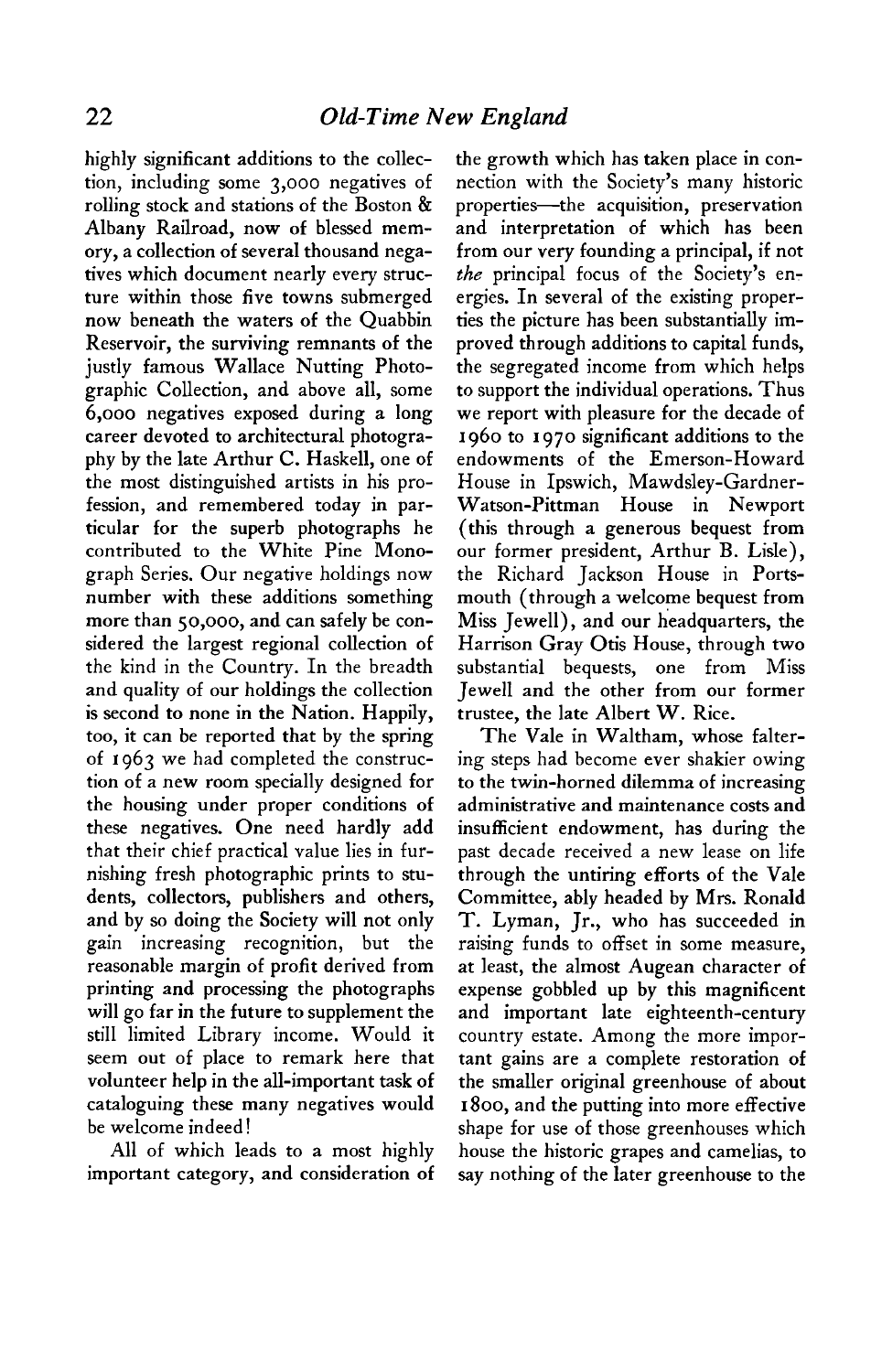**north in which classes in plant care are now being conducted in conjunction with the Massachusetts Horticultural Society. Further, the whole complex is now subject to the full-time oversight of a greenhouse specialist.** 

**The decade of the 1960's also saw the re-creation of Miss Sarah Orne Jewett's garden at the rear of her impressive eighteenth-century home in South Berwick-a vast improvement over the ravages of untamed Nature which had hitherto for many years gone unchecked here ; and, most importantly, the longpressing need for direct oversight of our rare and interesting Rocky Hill Meetinghouse of 1785 was solved in connection with a state highway project in the area, at which time the eighteenth-century parsonage, adjacent to our meetinghouse but long privately owned, was acquired by the Society and moved onto the meetinghouse lot to serve as attractive custodian's quarters-the age of the house making the project desirable in itself from the point of view of preservation.** 

**Our newest acquisitions, however, must take the limelight. There have been eight highly significant and exciting additions to the number of properties owned and administered by the Society between 1960 and 1970. These range in period, scale and character. At the head of the list for sheer impressiveness stand those two finely proportioned, three-story mansions of the eighteenth and early nineteenth century respectively, each generously furnished with the possessions of the last families to occupy them, namely, the Fisher-Bliss (or Captain's) House in Edgartown on Martha's Vineyard, the most welcome gift of Eleanor B. Radley, and the celebrated Codman House with fifteen acres of surrounding park-like land in Lincoln, Massachusetts, received**  **through bequest from the late Miss Dorothy Codman. More modest in scale is the early nineteenth-century Merwin House in Stockbridge, Massachusetts, received from the estate of Mrs. E. T. Merwin. Here the full complement of family furnishings of the middle and later nineteenth century helps to create unusual interest and round out a somewhat neglected period in time among the Society's houses. Four of the newer acquisitions represent that period for which New England has become perhaps most well known-the seventeenth and early eighteenth centuries, and all reveal unusual features or characteristics not represented elsewhere among our houses. The Gilman Garrison House in Exeter, New Hampshire, which came to the Society under the will of our long-time member, William P. Dudley, is, as its name implies, and despite a later coat of clapboards and the presence of a handsome eighteenth-century wing, a seventeenthcentury hewn log defensive dwelling of a variety now scarcely to be found in New England. The Pierce House in Dorchester, Massachusetts, built about 1650, is one of the earliest, if not the earliest house now extant in metropolitan Bos**ton, and can boast of the continued oc**cupancy by a single family through ten generations of Pierces until its acquisition by the Society in 1968, made possible by the generosity of a former trustee. The Captain Matthew Perkins House in Ipswith, Massachusetts, of about 17 IO, is distinguished for the wealth of its surviving architectural detail, including one of the best Jacobean staircases in New England, while the Gedney House in Salem, C. 1665, acquired by the Society in 1967, makes extraordinary virtue of the fact that its interior trim had unhappily been stripped away before the house came to**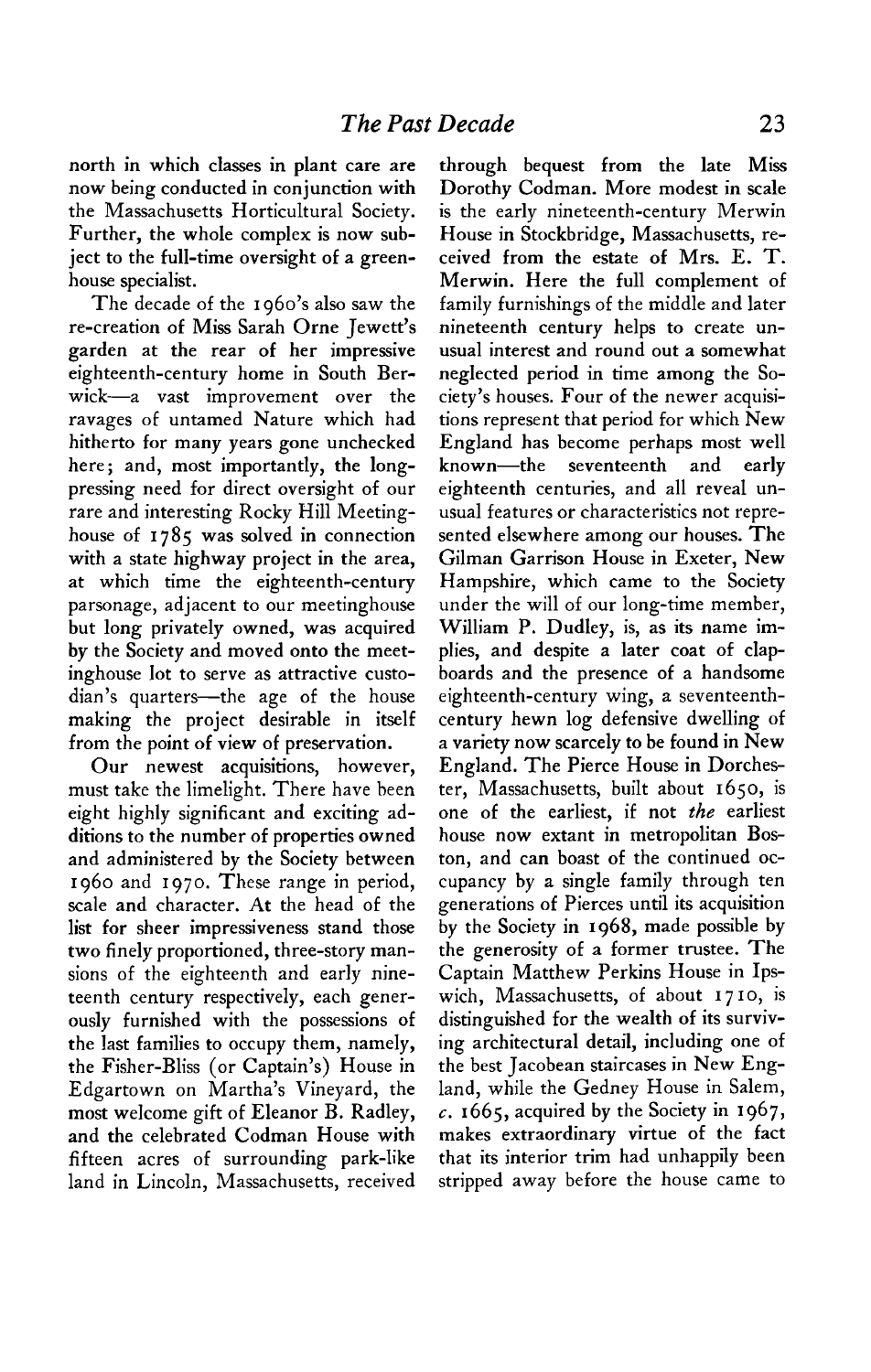**our notice. The resultant opportunity to see in totally unimpeded fashion the bare bones of a seventeenth-century structure, however, was too good to miss. This interesting house will thus be maintained in its present condition for the edification of architects and students of early construction. And even as we are gathered here this afternoon active negotiations are in progress for the acquisition of the eighth property on our list, the celebrated Henry C. Bowen House. (Roseland Cottage) in Woodstock, Connecticut. The house itself is one of the best-preserved examples of the Gothic Revival in New England, and comes to us with its original lawns and formal gardens and Gothic outbuildings which include the earliest bowling alley in the Country. Five American presidents have been entertained here, and July 4, 1970, marks the one-hundredth anniversary of President Grant's visit, an event which he marked with a perfect ten-strike in the now unique alley. Acquisition of the Pink House property has been made possible largely through generous private subscription and special considerations to the Society by the family in whose hands the property has always remained.** 

**Of new activities, inaugurated throughout the course of the past decade, time will permit touching upon only the highlights: the establishment of a Women's Council which has rendered invaluable service in our many social functions and is now, in the Society's sixtieth year, broadening the sphere of its concern to more momentous matters; the creation of an OLD-TIME NEW ENG-LAND advisory Board, under whose guidance our quarterly has now been expanded in size and quality; the special publication with hard covers in 1964 of the source reference book, Rural House-** **hold Inventories, 1675-1775, and a second printing in 1969 of the Society's popular manual, Bed Hangings; the first and subsequent Fall series for members devoted to specialized lectures in depth on the subject of architecture and house furnishings; the detailed study undertaken by the Society under contract to the Boston Redevelopment Authority to determine the feasibility of sympathetic rehabilitation of the Faneuil Hall Markets for viable contemporary use; the inauguration in May of 1961 of the first of a series of bus tours sponsored by the Society to visit outlying properties, culminating in April I 970 in our first international tour to visit via transatlantic plane and bus the many and varied timber-framed buildings of late Medieval England which served as the prototypes of our New England houses; receipt of a grant of \$3,500 from the Permanent Charity Fund, Inc. to implement a study carried out jointly by the Society and Boston University to determine the feasibility of establishing a doctoral program in American Studies in the latter's graduate school. This carefully considered possibility, we are happy to report, will become a reality in the fall of the current year, and through special considerations the Society is privileged to advance one of the first fellowships to be associated with this vital program which will go a long way towards preparing the leaders of tomorrow in the field of historic preservation; and not the least of our achievements, though not yet complete, is the refurbishing of the Harrison Gray Otis House. Starting in bravely during the summer of 1969 with what seemed then an adequate Development Fund, and looking to the additional support of supplementary gifts, we were caught quite off guard by the financial strictures of the**